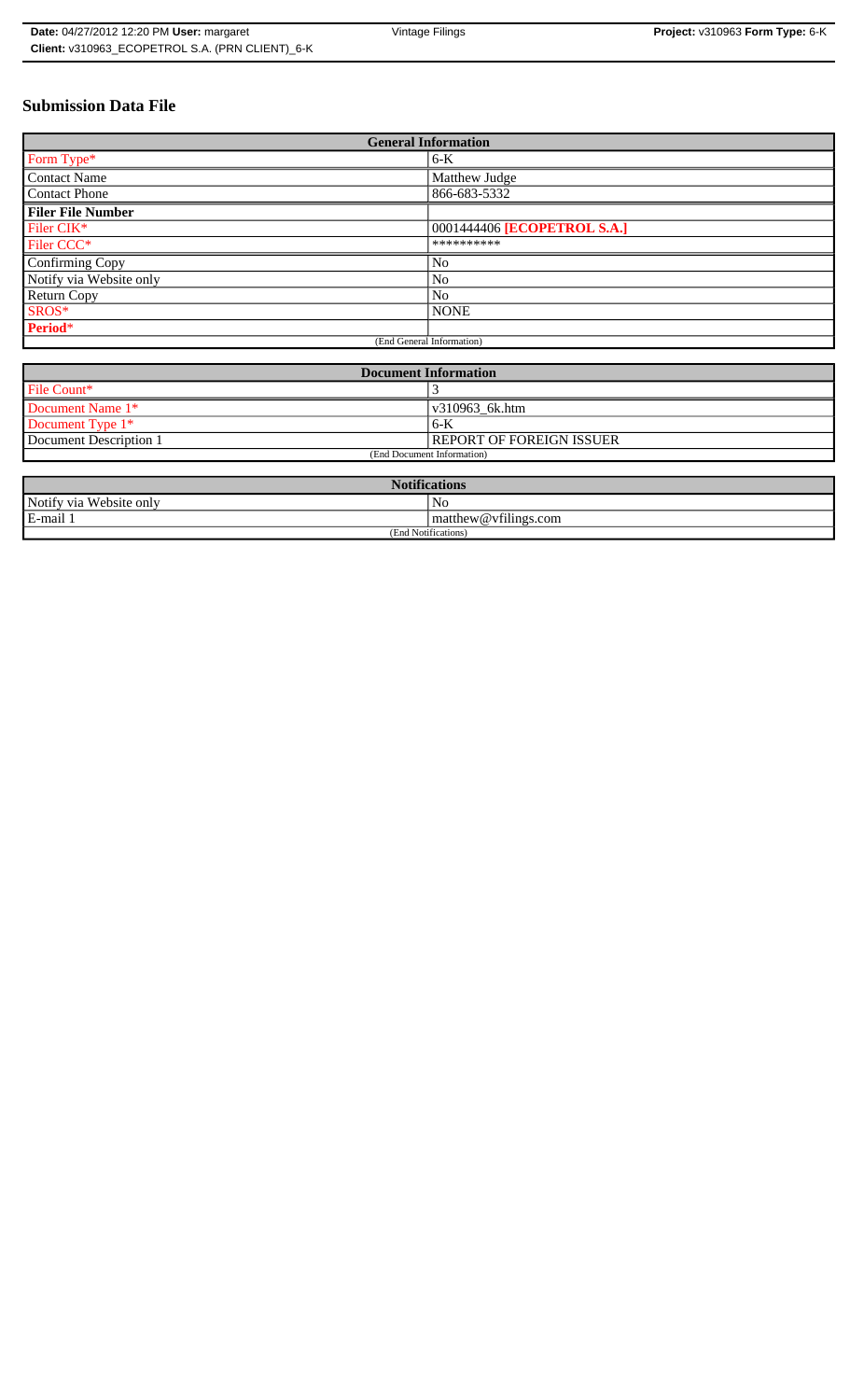#### **SECURITIES AND EXCHANGE COMMISSION Washington, D.C. 20549**  $\overline{a}$

#### **FORM 6-K REPORT OF FOREIGN PRIVATE ISSUER PURSUANT TO RULE 13a-16 OR 15d-16 OF THE SECURITIES EXCHANGE ACT OF 1934**

April 2012

 $\overline{\phantom{a}}$ 

 $\overline{a}$ 

 $\overline{a}$ 

Commission File Number: 333-153452

**ECOPETROL S.A.**

*(Exact name of registrant as specified in its Charter)*  $\overline{a}$ 

Carrera 7 No. 37 – 69 BOGOTA – COLOMBIA *(Address of registrant's principal executive offices)*

Indicate by check mark whether the registrant files or will file annual reports under cover Form 20-F or Form 40-F.

Form 20-F  $\boxtimes$  Form 40-F  $\Box$ 

Indicate by check mark if the registrant is submitting the Form 6-K in paper as permitted by Regulation S-T Rule 101(b)(1):

Yes □ No ⊠

Indicate by check mark if the registrant is submitting the Form 6-K in paper as permitted by Regulation S-T Rule 101(b)(7):

 $\Gamma$   $\blacksquare$   $\blacksquare$   $\blacksquare$   $\blacksquare$   $\blacksquare$   $\blacksquare$ 

Indicate by check mark whether by furnishing the information contained in this Form, the registrant is also thereby furnishing the information to the Commission pursuant to Rule 12g3-2(b) under the Securities Exchange Act of 1934.

 $\Gamma$   $\blacksquare$   $\blacksquare$   $\blacksquare$   $\blacksquare$   $\blacksquare$   $\blacksquare$ 

If "Yes" is marked, indicate below the file number assigned to the registrant in connection with Rule 12g3-2(b): 82-  $N/A$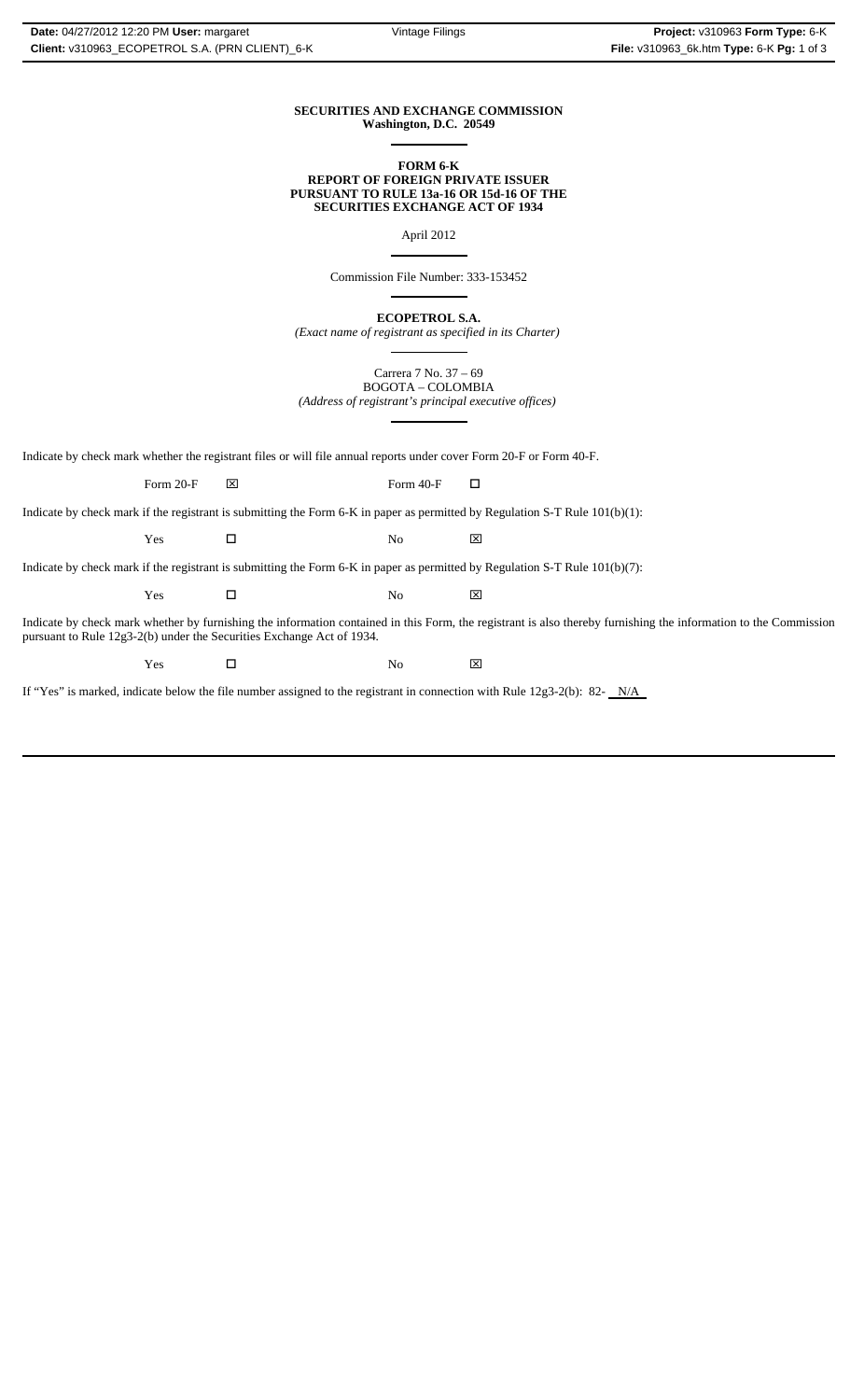

## **ECOPETROL S.A. FILES 2011 SEC ANNUAL REPORT**

Ecopetrol S.A. (BVC: ECOPETROL; NYSE: EC; TSX: ECP), announced today that it had filed its annual report on Form 20-F for the fiscal year ended December 31, 2011 with the U.S. Securities and Exchange Commission. The 2011 annual report can be accessed by visiting the SEC's website at www.sec.gov or Ecopetrol's website at www.ecopetrol.com.co. In addition, investors may receive a hard copy of Ecopetrol's complete audited financial statements free of charge by requesting a copy from the contacts below.

### **Bogota, Colombia – April 27, 2012**

*Ecopetrol is Colombia's largest integrated oil & gas company, where it accounts for 60% of total production. It is one of the top 50 oil companies in the world and the fourth largest oil company in Latin America. The Company is also involved in exploration and production activities in Brazil, Peru and the United States Gulf Coast, and owns the main refineries in Colombia, most of the network of oil and multiple purpose pipelines in the country, petrochemical plants, and is entering into the biofuels business.*

*This release contains forward-looking statements relating to the prospects of the business, estimates for operating and financial results, and those related to growth prospects of Ecopetrol. These are merely projections and, as such, are based exclusively on the expectations of management concerning the future of the business and its continued access to capital to fund the Company's business plan. Such forward-looking statements depend, substantially, on changes in market conditions, government regulations, competitive pressures, the performance of the Colombian economy and the industry, among other factors; therefore, they are subject to change without prior notice.*

**Contact us for any additional information:**

**Investor Relations Alejandro Giraldo** Phone: +571-234-5190 Email: investors@ecopetrol.com.co

**Media Relations (Colombia) Mauricio Téllez** Phone: + 571-2345377 Fax: +571-2344480 Email: mtellez@ecopetrol.com.co

Website: www.ecopetrol.com.co